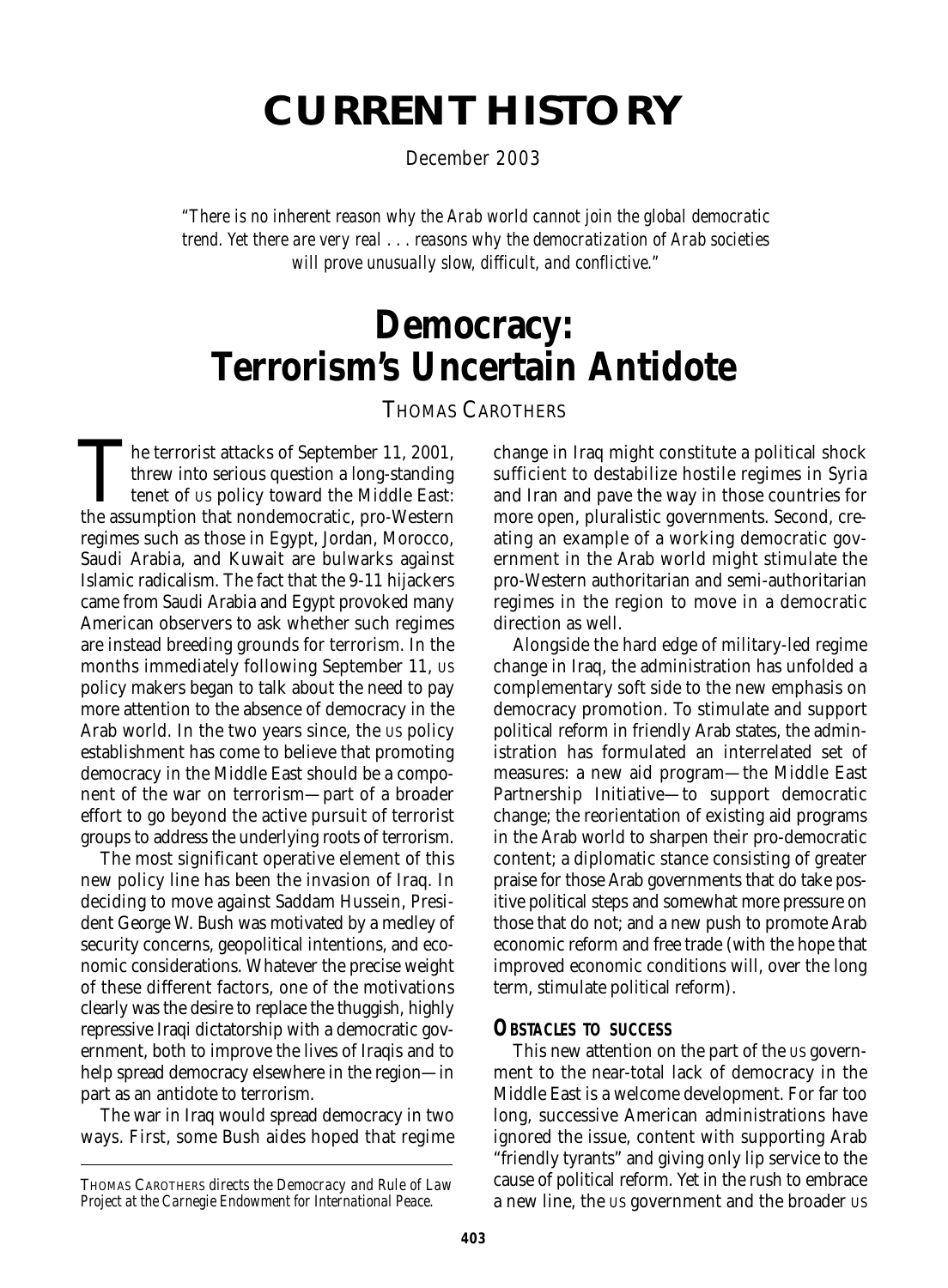policy establishment need to recognize the substantial obstacles on the path to democratization.

One obstacle is the facile assumption that a straight line exists between progress on democratization and the elimination of the roots of Islamic terrorism. The sources of Islamic radicalism and the embrace of anti-American terrorism by some radicals are multifaceted and cannot be reduced to the simple proposition that the lack of democracy in the Arab world is the main cause.

Moreover, any rapid opening up of the closed political systems in Saudi Arabia or Kuwait or even Egypt could well, in the short to medium term, allow extremist groups to operate more actively and give strength to the wider Islamist organizations that sometimes feed the extremists. There may be an analogy to the much-debated relationship between the existence of democracy in countries and the proclivity of countries to go to war: although established democracies tend not to fight wars with one regimes stuck in "the trap of liberalized autocracy." They try some reforms to relieve growing pressure for participation from below, but then the political forces thereby strengthened scare the regimes from taking reform any further.

The situation is thus unlike, and much more difficult than, the prevailing circumstances in other regions where the United States made a major push for democracy in past decades, such as Latin America in the 1980s or Eastern Europe in the late 1980s and early 1990s. Internally generated movements toward democracy already existed in these areas, with significant regional demonstration effects. In taking on the challenge of promoting democracy in those regions, the United States was reinforcing a growing domestic dynamic of change rather than trying to create one almost from scratch. For example, the United States supported Solidarity in Poland and the Civic Forum in Czechoslovakia during their periods of anti-totalitarian struggle,

another, countries setting out on the turbulent path from dictatorship to democracy are often more war-prone.

Even the successful achievement of democracy offers no

guarantee that a society will not produce terrorists. More than a few established democracies have struggled with persistent terrorist threats, whether it is Spain confronting Basque terrorists, Italy facing the Red Brigades, or Britain grappling with the Irish Republican Army.

Second, although many people in Washington may have decided that the Middle East's democratic moment has arrived, a discernible democratic trend in the region itself is not evident. The past two years have seen mild reforms by some Arab states and increased discussion among Arab intellectuals about the need for political change. The Arab world remains dominated, however, by deeply entrenched authoritarian or semi-authoritarian governments with a proven will and capacity for survival. The recent reforms that some have undertaken—such as Bahrain's legislative elections and the Egyptian ruling party's internal reforms—are limited, adaptive initiatives designed to ensure the regimes' long-term survival. They have not altered fundamental nondemocratic features, such as unelected leadership. As Daniel Brumberg persuasively argued in the October 2002 *Journal of Democracy,* these are

*The sources of Islamic radicalism and the embrace of anti-American terrorism by some radicals cannot be reduced to the simple proposition that the lack of democracy in the Arab world is the main cause.*

but it did not create them.

Positive results are not guaranteed even where an internal impetus for democratic change asserts itself, a breakthrough

occurs, and the United States sides with the forces of change. In the early 1990s, the new states of the former Soviet Union took what looked at the time like dramatic steps toward democracy. Today, most of that region is a democratic wasteland dominated by harshly authoritarian regimes in some countries and seriously backsliding leaders in others.

Third, the United States faces a tremendous problem of credibility in asserting itself as a prodemocratic actor in the Middle East. Confronted with the notion that the Bush administration is now committed to democracy in the region, many Arabs react with incredulity, resentment, and outright anger. They have a very hard time taking the idea seriously, given Washington's longtime backing of authoritarian governments in the region, what they believe is insufficient US support for Palestinian rights, and a war in Iraq that most Arabs feel was an illegitimate imposition of American political force on Arab territory. As the US Advisory Group on Public Diplomacy in the Arab and Muslim World highlighted in its October 2003 report, "hostility toward America [in the Muslim world] has reached shocking levels."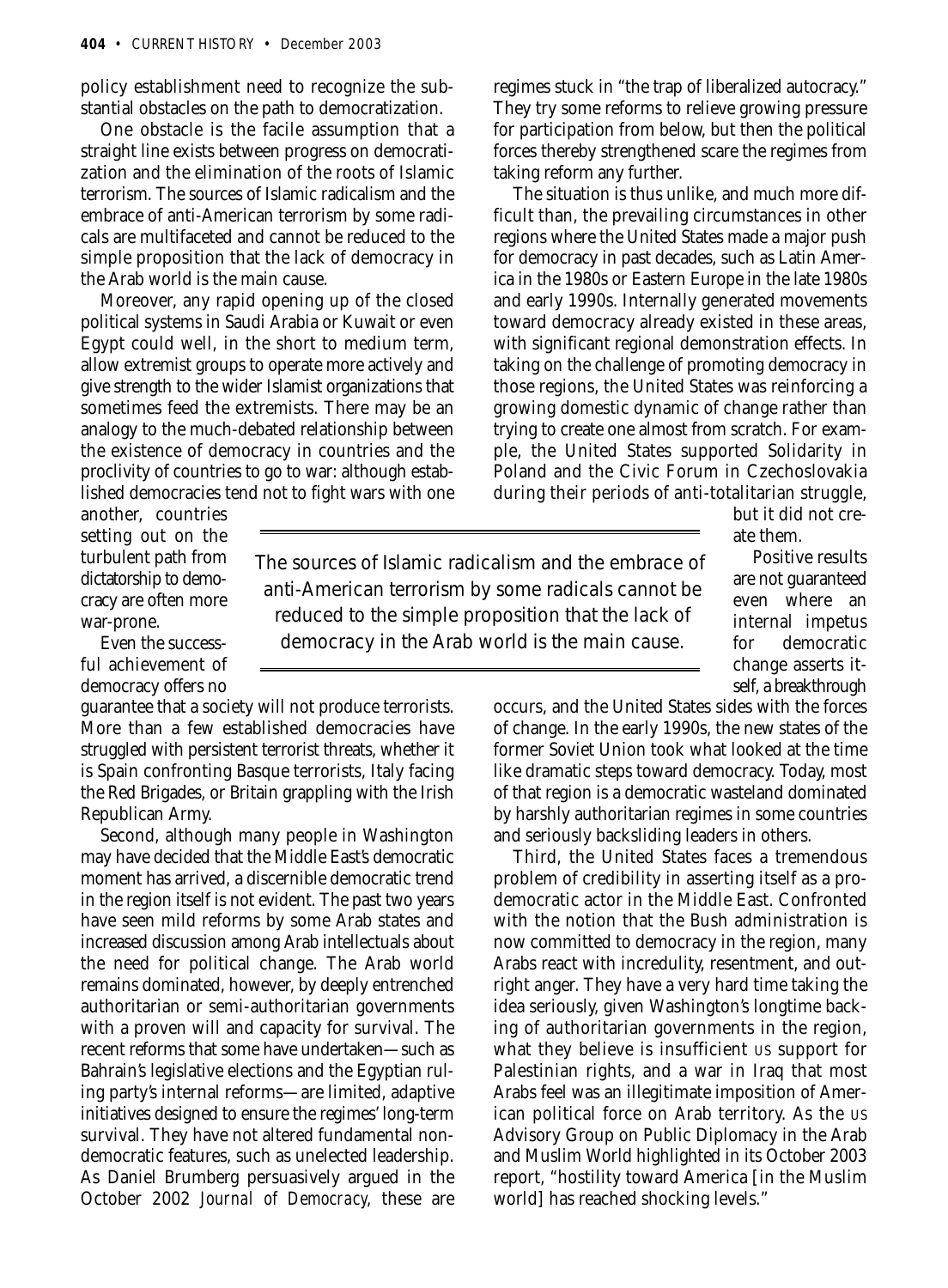The credibility problem renders real partnership with the Arab world extremely difficult, yet such partnerships have been key to successful democracy promotion efforts elsewhere. The lack of credibility is serious but not immutable. Over time American policy makers and aid officials can overcome ingrained suspicions and skepticism, as they did to some degree in Latin America from the mid-1980s through the 1990s. But such a transformation of attitudes can be at best only slowly achieved. It will require long-term consistency between democratic word and deed, as well as the steady commitment of major resources for at least a decade or two. And real progress with the credibility gap probably cannot be achieved without a substantial rebalancing of the US approach to the Israeli-Palestinian conflict, which appears unlikely to occur under the Bush administration.

#### **THE DIFFICULT EARLY STEPS**

The postwar situation in Iraq highlights just how difficult trying to build democracy in the Arab world is, even with the unusually high degree of influence over Iraqi domestic affairs gained by the Americanled invasion and occupation. More than half a year after Saddam's ouster, a new Iraqi political system has only barely begun to take shape. From the early maneuverings and machinations of the Iraqi Governing Council, as well as the varied sociopolitical pressures roiling beneath the surface of the Coalition Provisional Authority's rule, it is evident how long and hard it will be to resolve the sharply different interests and intentions of the various ethnic and religious strata of Iraqi society in a manner compatible with a pluralistic, liberal political order.

It is probable that Iraq eventually will have a political system considerably better for its people than Saddam's regime, though the possibility of an eventual lapse into destructive civil conflict exists. But the diplomatic, political, and economic costs for the United States of helping Iraq get there will end up being much, much higher than initially anticipated. This is evident in the tremendous hostility the war has provoked toward the United States in the Muslim world and in many other places, the troubling fact that recruitment for Al Qaeda and other radical Islamist terrorist organizations has reportedly spiked since the war, and the huge price tag that the war and occupation have already incurred.

The challenge of spreading democracy to the rest of the region is equally problematic. Given Iraq's history of political repression and violence, its divided society, and its centralized economic resources, an exemplary democratic order will not likely emerge in the next decade or two. The more probable political outcome is a choppy, poorly functioning pluralism or a moderately authoritarian regime. The power of an Iraqi democratic model for its neighbors is thus very uncertain.

Even if Iraq manages to succeed democratically, the demonstration effect will be limited, given a model whose first steps consist of foreign invasion, followed by a short but frightening period of chaos and violence, then a long foreign occupation. Unlike the regional demonstration effects of democratic breakthroughs in Latin America and Eastern Europe, this is not a political model rooted in what a people can do for themselves. It hinges on the much less appealing example of what the application of enormous foreign military force and subsequent political intervention and economic aid can make possible.

## **THE SOFT SIDE**

The soft side of the new democracy policy for the Middle East is also just beginning to take root. The constituent elements all make sense, but none is likely to have any rapid or decisive effect. Stepping up democracy aid through the Middle East Partnership Initiative and bolstering the democracy component of existing aid programs will allow greater support for worthwhile initiatives in the realms of civil society development, women's rights, rule of law strengthening, and political participation. But as the experience with such aid in other regions makes clear, democracy support programs only have a moderate impact at best, mildly reinforcing whatever domestic reform trends exist. They often bounce off regimes determined to resist fundamental change.

Greater economic reform in the Arab world and more open trade relations with the United States represent valuable goals, but not a formula for near-term political change. For 20 years Washington has been pushing the Egyptian government to implement basic market reforms, with only partial success. It is unclear whether or how the Bush administration will overcome Arab states' proven unwillingness to jeopardize the support of core protected constituencies through disruptive reform measures. And the one Arab country that has made real progress on market reforms— Tunisia—has experienced no positive spillover effect in the political realm. Despite an impressive recent record of economic performance, Tunisia remains one of the most repressive Arab states.